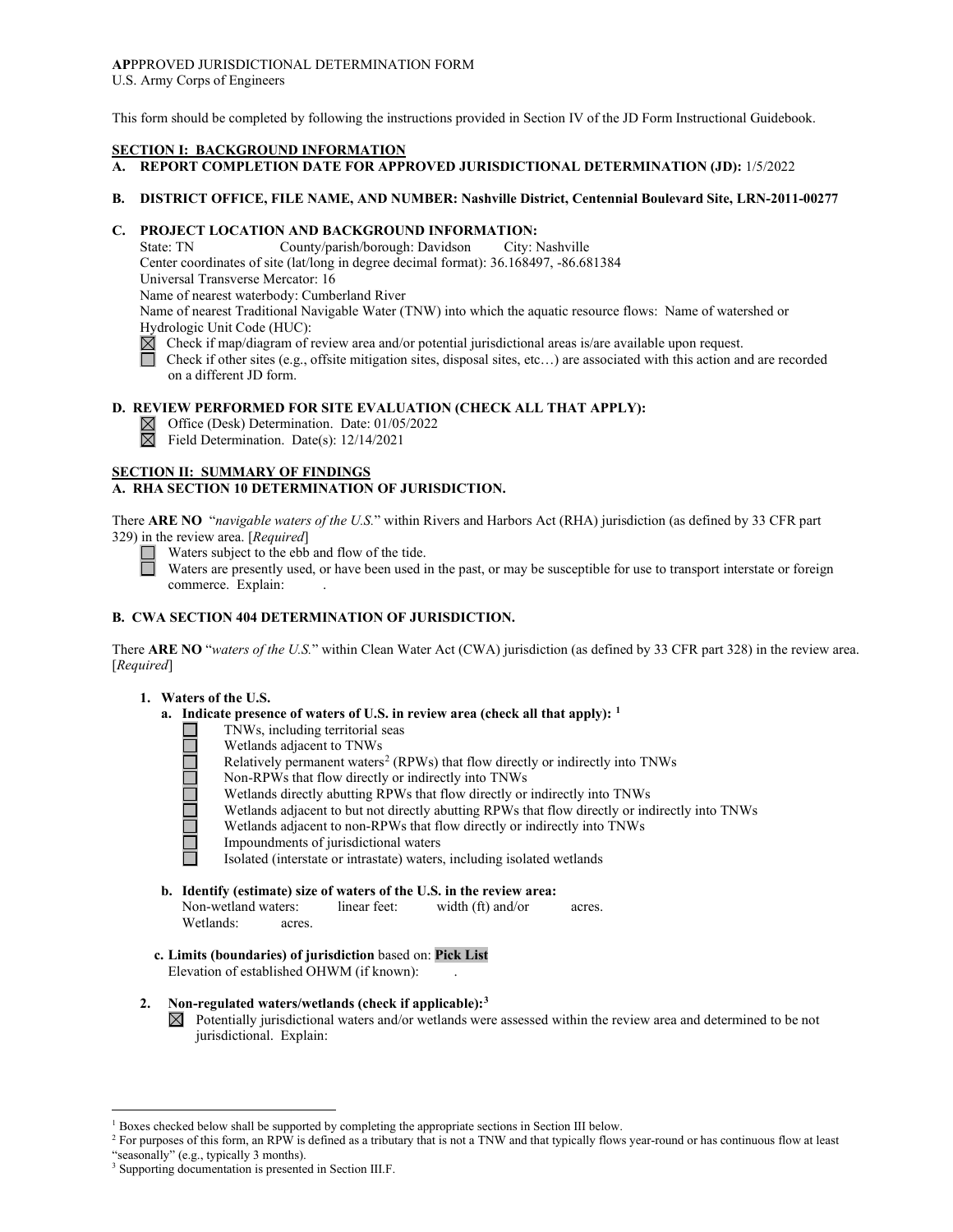**P-1 is a retention/treatment pond created in uplands in association with historic use of the property as a landfill. 33 CFR 328.3 (a)(8) states that wastewater treatment systems, including treatment ponds are not waters of the United States.**

**STR-1 and WTL-2 are part of the retention/treatment pond area created in uplands, associated with P-1. 33 CFR 328.3 (a)(8) states that wastewater treatment systems, including treatment ponds are not waters of the United States.** 

**WTL-1/3 was built on top of a historic wastewater retention pond that was capped due to seepage issues. Historic imagery shows that the retention pond was built in uplands. 33 CFR 328.3 (a)(8) states that wastewater treatment systems, including treatment ponds are not waters of the United States.**

**WTL-4 is part of an active wastewater system for the glass plant to the east of the site. The output was identified on site. Historic imagery shows the area as uplands before the system was built. 33 CFR 328.3 (a)(8) states that wastewater treatment systems, including treatment ponds are not waters of the United States.** 

**GS-2 is part of an active wastewater system for the glass plant to the east of the site. The output was identified on site. Historic imagery shows the area as uplands before the system was built. 33 CFR 328.3 (a)(8) states that wastewater treatment systems, including treatment ponds are not waters of the United States.** 

**SWP-1 was dug out in uplands in order to construct the glass factory adjacent to the subject property. Bedrock had been carved out and areas now hold standing water after rain events. Aerial imagery shows the area was upland before the construction occurred. It was determined that SWP-1 is part of a ditch/depressional area constructed entirely in uplands, draining only uplands and is therefore not waters of the United States.** 

## **SECTION III: CWA ANALYSIS**

### **A. TNWs AND WETLANDS ADJACENT TO TNWs**

**The agencies will assert jurisdiction over TNWs and wetlands adjacent to TNWs. If the aquatic resource is a TNW, complete Section III.A.1 and Section III.D.1. only; if the aquatic resource is a wetland adjacent to a TNW, complete Sections III.A.1 and 2 and Section III.D.1.; otherwise, see Section III.B below**.

**1. TNW**

Identify TNW: .

Summarize rationale supporting determination: .

#### **2. Wetland adjacent to TNW**

Summarize rationale supporting conclusion that wetland is "adjacent": .

### **B. CHARACTERISTICS OF TRIBUTARY (THAT IS NOT A TNW) AND ITS ADJACENT WETLANDS (IF ANY):**

**This section summarizes information regarding characteristics of the tributary and its adjacent wetlands, if any, and it helps determine whether or not the standards for jurisdiction established under** *Rapanos* **have been met.**

**The agencies will assert jurisdiction over non-navigable tributaries of TNWs where the tributaries are "relatively permanent waters" (RPWs), i.e. tributaries that typically flow year-round or have continuous flow at least seasonally (e.g., typically 3 months). A wetland that directly abuts an RPW is also jurisdictional. If the aquatic resource is not a TNW, but has year-round (perennial) flow, skip to Section III.D.2. If the aquatic resource is a wetland directly abutting a tributary with perennial flow, skip to Section III.D.4.**

**A wetland that is adjacent to but that does not directly abut an RPW requires a significant nexus evaluation. Corps districts and EPA regions will include in the record any available information that documents the existence of a significant nexus between a relatively permanent tributary that is not perennial (and its adjacent wetlands if any) and a traditional navigable water, even though a significant nexus finding is not required as a matter of law.**

**If the waterbody[4](#page-1-0) is not an RPW, or a wetland directly abutting an RPW, a JD will require additional data to determine if the waterbody has a significant nexus with a TNW. If the tributary has adjacent wetlands, the significant nexus evaluation must consider the tributary in combination with all of its adjacent wetlands. This significant nexus evaluation that combines, for analytical purposes, the tributary and all of its adjacent wetlands is used whether the review area identified in the JD request is the tributary, or its adjacent wetlands, or both. If the JD**

<span id="page-1-0"></span><sup>&</sup>lt;sup>4</sup> Note that the Instructional Guidebook contains additional information regarding swales, ditches, washes, and erosional features generally and in the arid West.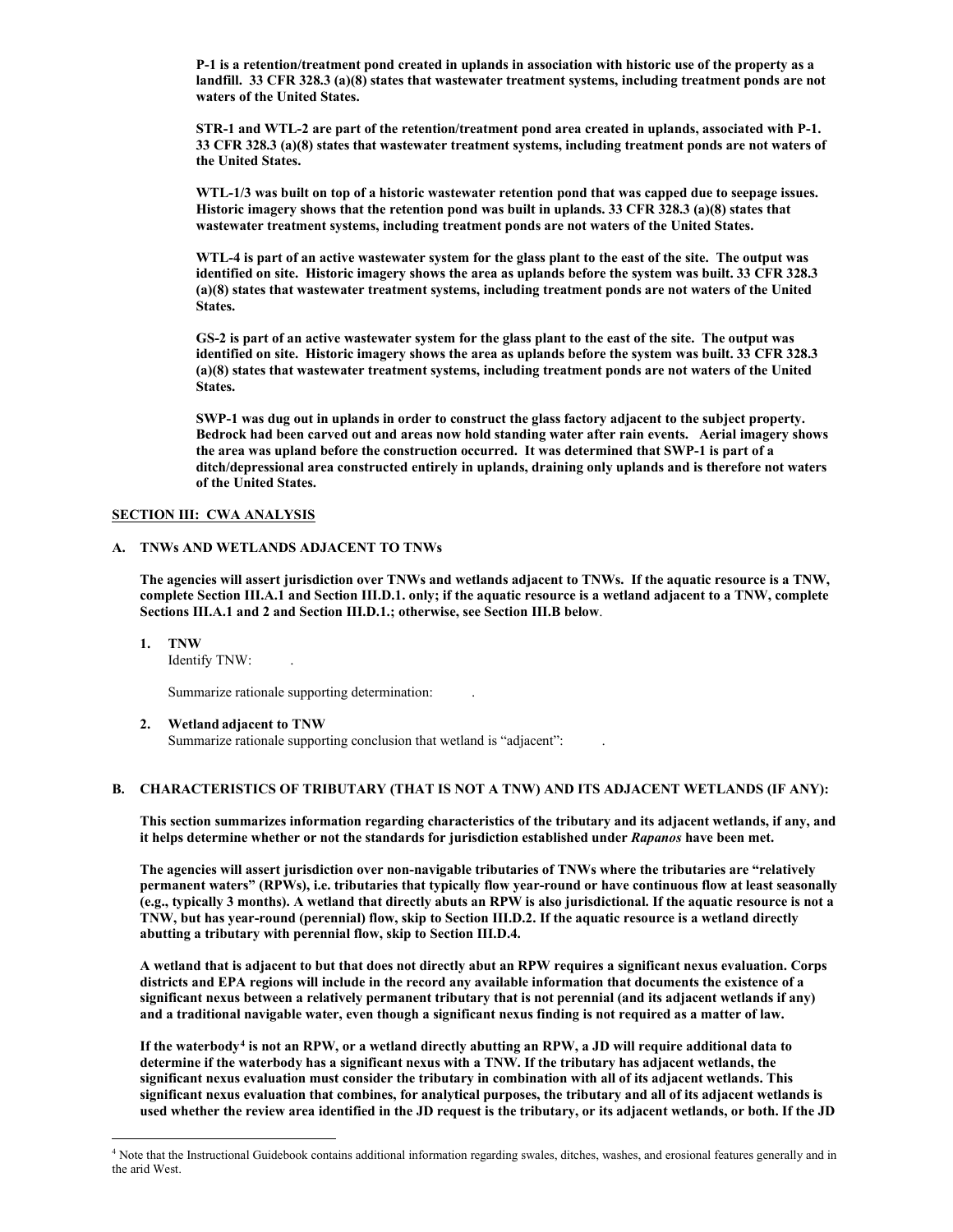**covers a tributary with adjacent wetlands, complete Section III.B.1 for the tributary, Section III.B.2 for any onsite wetlands, and Section III.B.3 for all wetlands adjacent to that tributary, both onsite and offsite. The determination whether a significant nexus exists is determined in Section III.C below.** 

- **1. Characteristics of non-TNWs that flow directly or indirectly into TNW**
	- **(i) General Area Conditions:**

**(ii)** 

| <b>General Area Conditions:</b>                                                                             |                                                                                                                                                                                                                                                                                                                                                                                      |  |  |  |  |
|-------------------------------------------------------------------------------------------------------------|--------------------------------------------------------------------------------------------------------------------------------------------------------------------------------------------------------------------------------------------------------------------------------------------------------------------------------------------------------------------------------------|--|--|--|--|
|                                                                                                             | <b>Pick List</b><br>Watershed size:                                                                                                                                                                                                                                                                                                                                                  |  |  |  |  |
|                                                                                                             | Drainage area:<br><b>Pick List</b><br>Average annual rainfall:<br>inches                                                                                                                                                                                                                                                                                                             |  |  |  |  |
|                                                                                                             | Average annual snowfall:<br>inches                                                                                                                                                                                                                                                                                                                                                   |  |  |  |  |
| <b>Physical Characteristics:</b><br>(a) Relationship with TNW:<br>$\Box$ Tributary flows directly into TNW. |                                                                                                                                                                                                                                                                                                                                                                                      |  |  |  |  |
|                                                                                                             | Tributary flows through Pick List tributaries before entering TNW.                                                                                                                                                                                                                                                                                                                   |  |  |  |  |
|                                                                                                             | Project waters are Pick List river miles from TNW.<br>Project waters are Pick List river miles from RPW.<br>Project waters are Pick List aerial (straight) miles from TNW.<br>Project waters are Pick List aerial (straight) miles from RPW.<br>Project waters cross or serve as state boundaries. Explain:<br>Identify flow route to $TNW^5$ :<br>Tributary stream order, if known: |  |  |  |  |
|                                                                                                             | (b) General Tributary Characteristics (check all that apply):<br>Tributary is:<br>  Natural<br>Artificial (man-made). Explain:<br>Manipulated (man-altered). Explain:                                                                                                                                                                                                                |  |  |  |  |
|                                                                                                             | Tributary properties with respect to top of bank (estimate):<br>Average width:<br>feet<br>Average depth:<br>feet<br>Average side slopes: Pick List.                                                                                                                                                                                                                                  |  |  |  |  |
|                                                                                                             | Primary tributary substrate composition (check all that apply):<br>Silts<br>Sands<br>Concrete<br>Cobbles<br>Muck<br>Gravel<br>Vegetation. Type/% cover:<br>  Bedrock<br>$\Box$ Other. Explain:                                                                                                                                                                                       |  |  |  |  |
|                                                                                                             | Tributary condition/stability [e.g., highly eroding, sloughing banks]. Explain:<br>Presence of run/riffle/pool complexes. Explain:<br>Tributary geometry: Pick List<br>Tributary gradient (approximate average slope):<br>$\frac{0}{0}$                                                                                                                                              |  |  |  |  |
| (c)                                                                                                         | Flow:<br>Tributary provides for: Pick List<br>Estimate average number of flow events in review area/year: Pick List<br>Describe flow regime:<br>Other information on duration and volume:                                                                                                                                                                                            |  |  |  |  |
|                                                                                                             | Surface flow is: Pick List. Characteristics:                                                                                                                                                                                                                                                                                                                                         |  |  |  |  |
|                                                                                                             | Subsurface flow: Pick List. Explain findings:<br>$\Box$ Dye (or other) test performed:                                                                                                                                                                                                                                                                                               |  |  |  |  |
|                                                                                                             | Tributary has (check all that apply):                                                                                                                                                                                                                                                                                                                                                |  |  |  |  |
|                                                                                                             | $\Box$ Bed and banks                                                                                                                                                                                                                                                                                                                                                                 |  |  |  |  |

 $\Box$  Dec and sumer-<br> $\Box$  OHWM<sup>[6](#page-2-1)</sup> (check all indicators that apply):

<span id="page-2-0"></span><sup>&</sup>lt;sup>5</sup> Flow route can be described by identifying, e.g., tributary a, which flows through the review area, to flow into tributary b, which then flows into TNW.

<span id="page-2-1"></span><sup>6</sup> A natural or man-made discontinuity in the OHWM does not necessarily sever jurisdiction (e.g., where the stream temporarily flows underground, or where the OHWM has been removed by development or agricultural practices). Where there is a break in the OHWM that is unrelated to the waterbody's flow regime (e.g., flow over a rock outcrop or through a culvert), the agencies will look for indicators of flow above and below the break.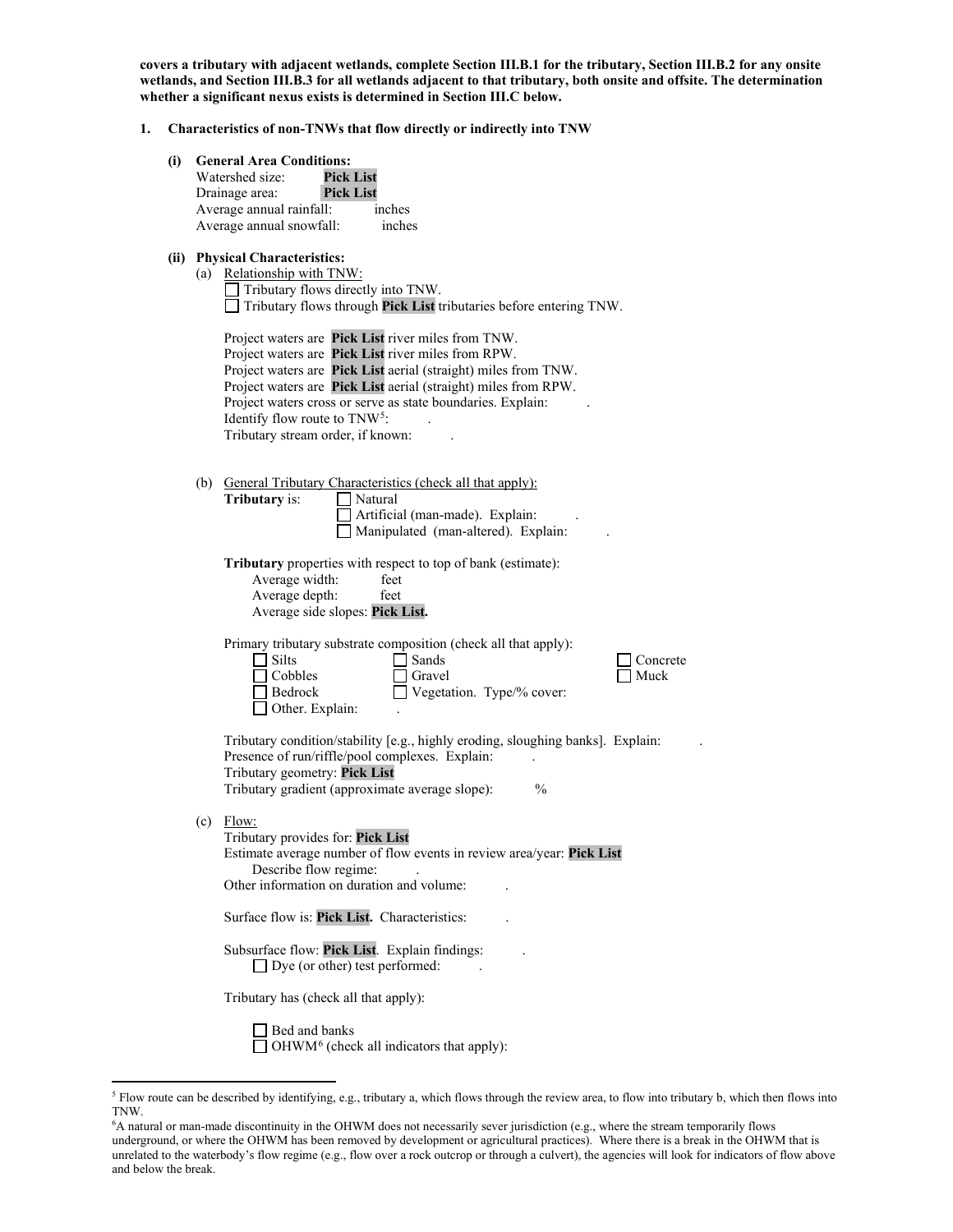| clear, natural line impressed on the bank                                                                        | the presence of litter and debris          |
|------------------------------------------------------------------------------------------------------------------|--------------------------------------------|
| changes in the character of soil                                                                                 | destruction of terrestrial vegetation      |
| shelving                                                                                                         | the presence of wrack line                 |
| vegetation matted down, bent, or absent                                                                          | sediment sorting                           |
| leaf litter disturbed or washed away                                                                             | scour                                      |
| sediment deposition                                                                                              | multiple observed or predicted flow events |
| water staining                                                                                                   | abrupt change in plant community           |
| other (list):                                                                                                    |                                            |
| Discontinuous OHWM. <sup>7</sup> Explain:                                                                        |                                            |
|                                                                                                                  |                                            |
| If factors other than the OHWM were used to determine lateral extent of CWA jurisdiction (check all that apply): |                                            |
| High Tide Line indicated by:                                                                                     | Mean High Water Mark indicated by:         |
| oil or scum line along shore objects                                                                             | survey to available datum;                 |
| fine shell or debris deposits (foreshore)                                                                        | physical markings:                         |

physical markings/characteristics  $\Box$  vegetation lines/changes in vegetation types.

## **(iii) Chemical Characteristics:**

Characterize tributary (e.g., water color is clear, discolored, oily film; water quality; general watershed characteristics, etc.). Explain:

Identify specific pollutants, if known: .

 $\Box$  tidal gauges  $\Box$  other (list):

#### **(iv) Biological Characteristics. Channel supports (check all that apply):**

- $\Box$  Riparian corridor. Characteristics (type, average width):
- $\Box$  Wetland fringe. Characteristics:
- $\overline{\Box}$  Habitat for:

Federally Listed species. Explain findings: .

Fish/spawn areas. Explain findings: .

Other environmentally-sensitive species. Explain findings: .

 $\Box$  Aquatic/wildlife diversity. Explain findings:

#### **2. Characteristics of wetlands adjacent to non-TNW that flow directly or indirectly into TNW**

#### **(i) Physical Characteristics:**

- (a) General Wetland Characteristics: Properties: Wetland size: acres Wetland type. Explain: Wetland quality. Explain: Project wetlands cross or serve as state boundaries. Explain: .
- (b) General Flow Relationship with Non-TNW: Flow is: **Pick List**. Explain: .

Surface flow is**: Pick List**  Characteristics: .

Subsurface flow: **Pick List**. Explain findings: .  $\Box$  Dye (or other) test performed:

# (c) Wetland Adjacency Determination with Non-TNW:

 $\Box$  Directly abutting

Not directly abutting

- Discrete wetland hydrologic connection. Explain:
- $\Box$  Ecological connection. Explain:
- $\Box$  Separated by berm/barrier. Explain:
- (d) Proximity (Relationship) to TNW Project wetlands are **Pick List** river miles from TNW. Project waters are **Pick List** aerial (straight) miles from TNW. Flow is from: **Pick List.** Estimate approximate location of wetland as within the **Pick List** floodplain.
- <span id="page-3-0"></span>**(ii) Chemical Characteristics:**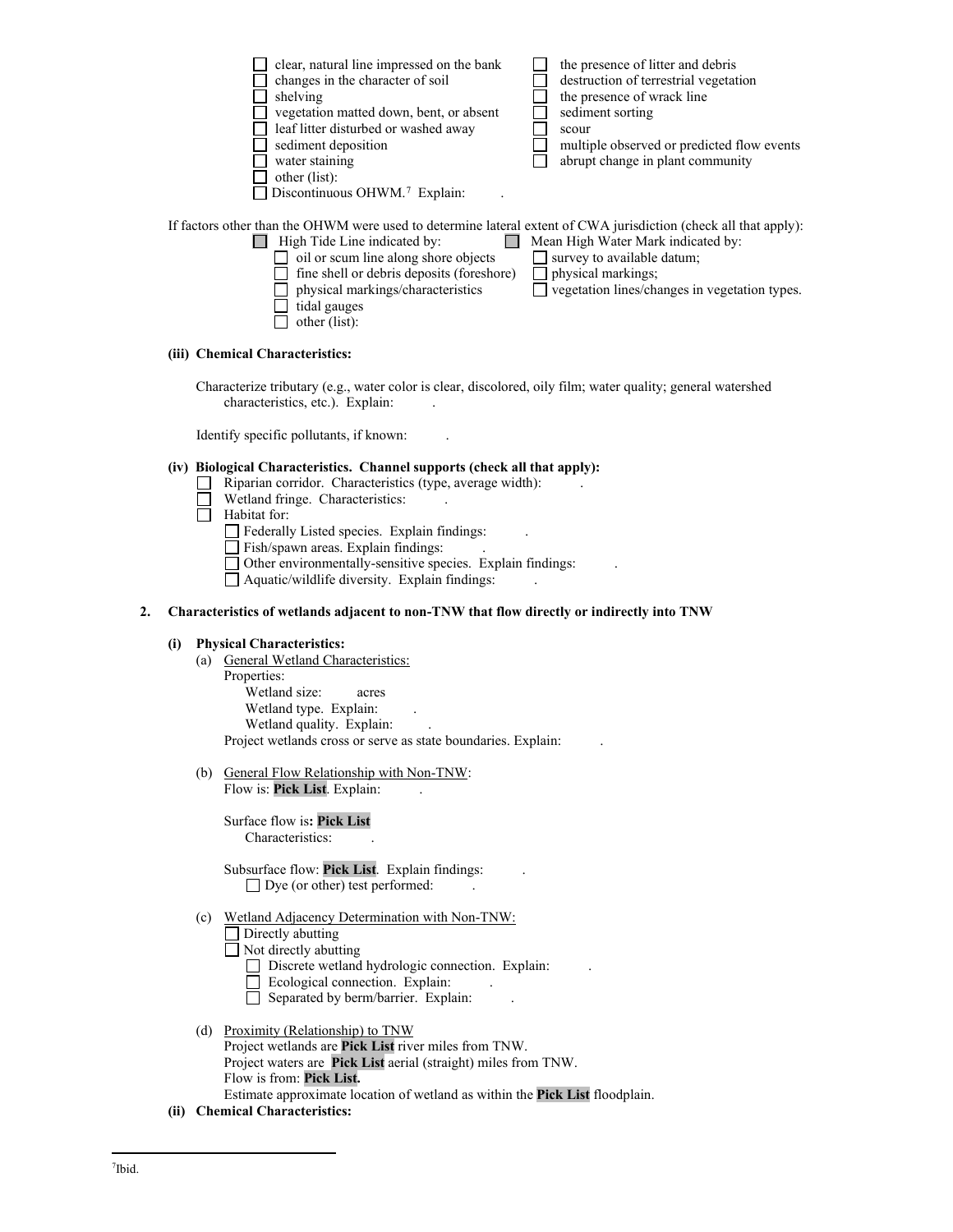Characterize wetland system (e.g., water color is clear, brown, oil film on surface; water quality; general watershed characteristics; etc.). Explain:

Identify specific pollutants, if known: .

# **(iii) Biological Characteristics. Wetland supports (check all that apply):**

- $\Box$  Riparian buffer. Characteristics (type, average width):
- $\Box$  Vegetation type/percent cover. Explain:
- $\Box$  Habitat for:

 $\Box$  Federally Listed species. Explain findings:

- $\Box$  Fish/spawn areas. Explain findings:
- $\Box$  Other environmentally-sensitive species. Explain findings:
- $\Box$  Aquatic/wildlife diversity. Explain findings:

#### **3. Characteristics of all wetlands adjacent to the tributary (if any)**

All wetland(s) being considered in the cumulative analysis: **Pick List**

Approximately ( ) acres in total are being considered in the cumulative analysis.

For each wetland, specify the following:

|--|

Summarize overall biological, chemical and physical functions being performed: .

### **C. SIGNIFICANT NEXUS DETERMINATION**

**A significant nexus analysis will assess the flow characteristics and functions of the tributary itself and the functions performed by any wetlands adjacent to the tributary to determine if they significantly affect the chemical, physical, and biological integrity of a TNW. For each of the following situations, a significant nexus exists if the tributary, in combination with all of its adjacent wetlands, has more than a speculative or insubstantial effect on the chemical, physical and/or biological integrity of a TNW. Considerations when evaluating significant nexus include, but are not limited to the volume, duration, and frequency of the flow of water in the tributary and its proximity to a TNW, and the functions performed by the tributary and all its adjacent wetlands. It is not appropriate to determine significant nexus based solely on any specific threshold of distance (e.g. between a tributary and its adjacent wetland or between a tributary and the TNW). Similarly, the fact an adjacent wetland lies within or outside of a floodplain is not solely determinative of significant nexus.** 

#### **Draw connections between the features documented and the effects on the TNW, as identified in the** *Rapanos* **Guidance and discussed in the Instructional Guidebook. Factors to consider include, for example:**

- Does the tributary, in combination with its adjacent wetlands (if any), have the capacity to carry pollutants or flood waters to TNWs, or to reduce the amount of pollutants or flood waters reaching a TNW?
- Does the tributary, in combination with its adjacent wetlands (if any), provide habitat and lifecycle support functions for fish and other species, such as feeding, nesting, spawning, or rearing young for species that are present in the TNW?
- Does the tributary, in combination with its adjacent wetlands (if any), have the capacity to transfer nutrients and organic carbon that support downstream foodwebs?
- Does the tributary, in combination with its adjacent wetlands (if any), have other relationships to the physical, chemical, or biological integrity of the TNW?

### **Note: the above list of considerations is not inclusive and other functions observed or known to occur should be documented below:**

- **1. Significant nexus findings for non-RPW that has no adjacent wetlands and flows directly or indirectly into TNWs.** Explain findings of presence or absence of significant nexus below, based on the tributary itself, then go to Section III.D:
- **2. Significant nexus findings for non-RPW and its adjacent wetlands, where the non-RPW flows directly or indirectly into TNWs.** Explain findings of presence or absence of significant nexus below, based on the tributary in combination with all of its adjacent wetlands, then go to Section III.D: .
- **3. Significant nexus findings for wetlands adjacent to an RPW but that do not directly abut the RPW.** Explain findings of presence or absence of significant nexus below, based on the tributary in combination with all of its adjacent wetlands, then go to Section III.D: .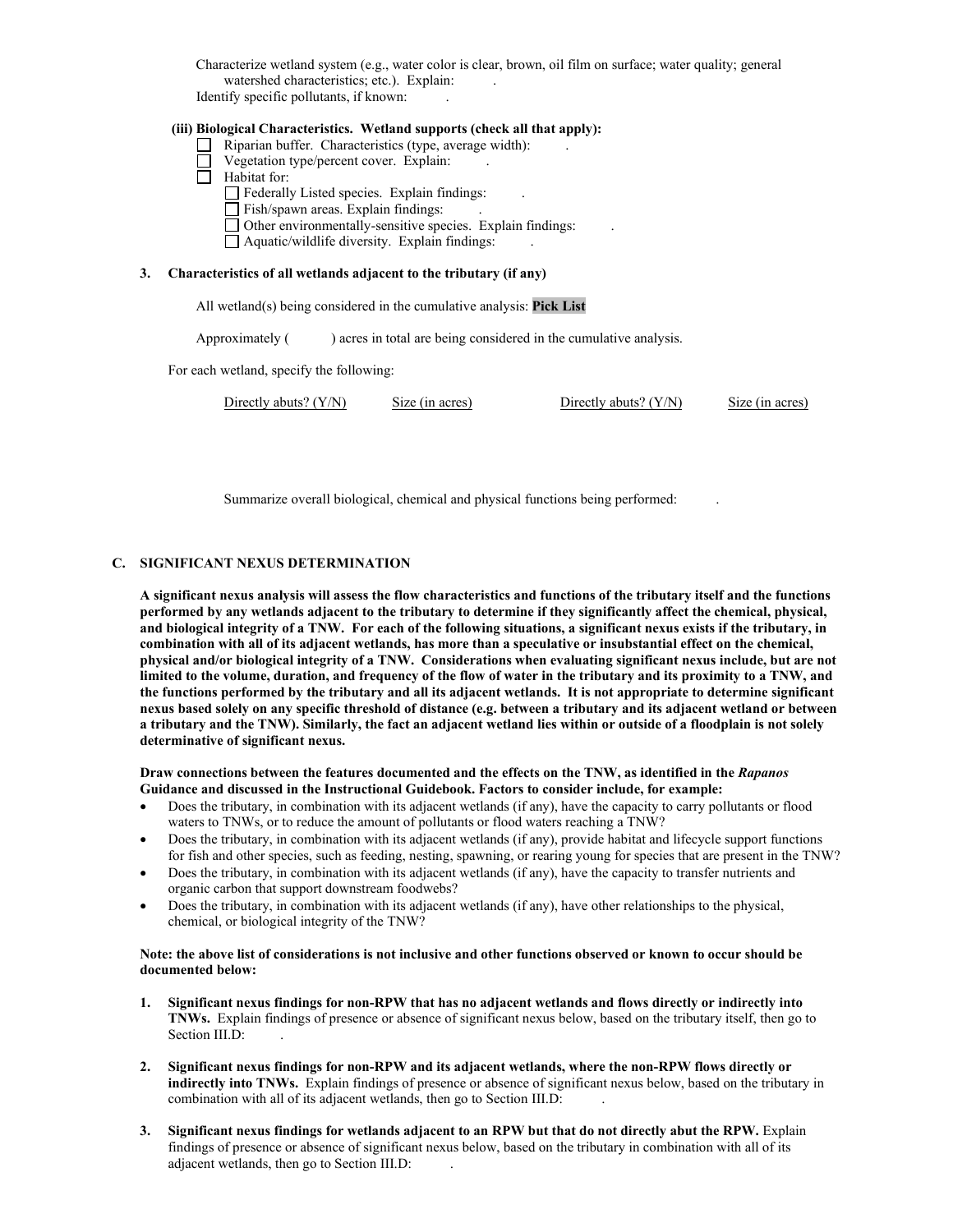# **D. DETERMINATIONS OF JURISDICTIONAL FINDINGS. THE SUBJECT WATERS/WETLANDS ARE (CHECK ALL THAT APPLY):**

**1. INWs and Adjacent Wetlands.** Check all that apply and provide size estimates in review area:<br> **INWs:** linear feet width (ft), Or, acres. width  $(f<sup>t</sup>)$ , Or, Wetlands adjacent to TNWs: acres.

## **2. RPWs that flow directly or indirectly into TNWs.**

- Tributaries of TNWs where tributaries typically flow year-round are jurisdictional. Provide data and rationale indicating that tributary is perennial: .
- $\Box$  Tributaries of TNW where tributaries have continuous flow "seasonally" (e.g., typically three months each year) are jurisdictional. Data supporting this conclusion is provided at Section III.B. Provide rationale indicating that tributary flows seasonally: .

Provide estimates for jurisdictional waters in the review area (check all that apply):

Tributary waters: linear feet width (ft).<br>
Other non-wetland waters: acres.

Other non-wetland waters: acres.

Identify type(s) of waters: .

# **3. Non-RPWs[8](#page-5-0) that flow directly or indirectly into TNWs.**

Waterbody that is not a TNW or an RPW, but flows directly or indirectly into a TNW, and it has a significant nexus with a TNW is jurisdictional. Data supporting this conclusion is provided at Section III.C.

Provide estimates for jurisdictional waters within the review area (check all that apply):

 Tributary waters: linear feet width (ft). Other non-wetland waters: acres. Identify type(s) of waters: **.**

# **4. Wetlands directly abutting an RPW that flow directly or indirectly into TNWs.**

Wetlands directly abut RPW and thus are jurisdictional as adjacent wetlands.

Wetlands directly abutting an RPW where tributaries typically flow year-round. Provide data and rationale indicating that tributary is perennial in Section III.D.2, above. Provide rationale indicating that wetland is directly abutting an RPW: **.**

Wetlands directly abutting an RPW where tributaries typically flow "seasonally." Provide data indicating that tributary is seasonal in Section III.B and rationale in Section III.D.2, above. Provide rationale indicating that wetland is directly abutting an RPW: .

Provide acreage estimates for jurisdictional wetlands in the review area: acres.

### **5. Wetlands adjacent to but not directly abutting an RPW that flow directly or indirectly into TNWs.**

 $\Box$  Wetlands that do not directly abut an RPW, but when considered in combination with the tributary to which they are adjacent and with similarly situated adjacent wetlands, have a significant nexus with a TNW are jurisidictional. Data supporting this conclusion is provided at Section III.C.

Provide acreage estimates for jurisdictional wetlands in the review area: acres.

### **6. Wetlands adjacent to non-RPWs that flow directly or indirectly into TNWs.**

Wetlands adjacent to such waters, and have when considered in combination with the tributary to which they are adjacent and with similarly situated adjacent wetlands, have a significant nexus with a TNW are jurisdictional. Data supporting this conclusion is provided at Section III.C.

Provide estimates for jurisdictional wetlands in the review area: acres.

### **7. Impoundments of jurisdictional waters.[9](#page-5-1)**

- 
- As a general rule, the impoundment of a jurisdictional tributary remains jurisdictional.
	- Demonstrate that impoundment was created from "waters of the U.S.," or
		- Demonstrate that water meets the criteria for one of the categories presented above (1-6), or
	- Demonstrate that water is isolated with a nexus to commerce (see  $\overline{E}$  below).

<sup>&</sup>lt;sup>8</sup>See Footnote #3.

<span id="page-5-1"></span><span id="page-5-0"></span> $9$  To complete the analysis refer to the key in Section III.D.6 of the Instructional Guidebook.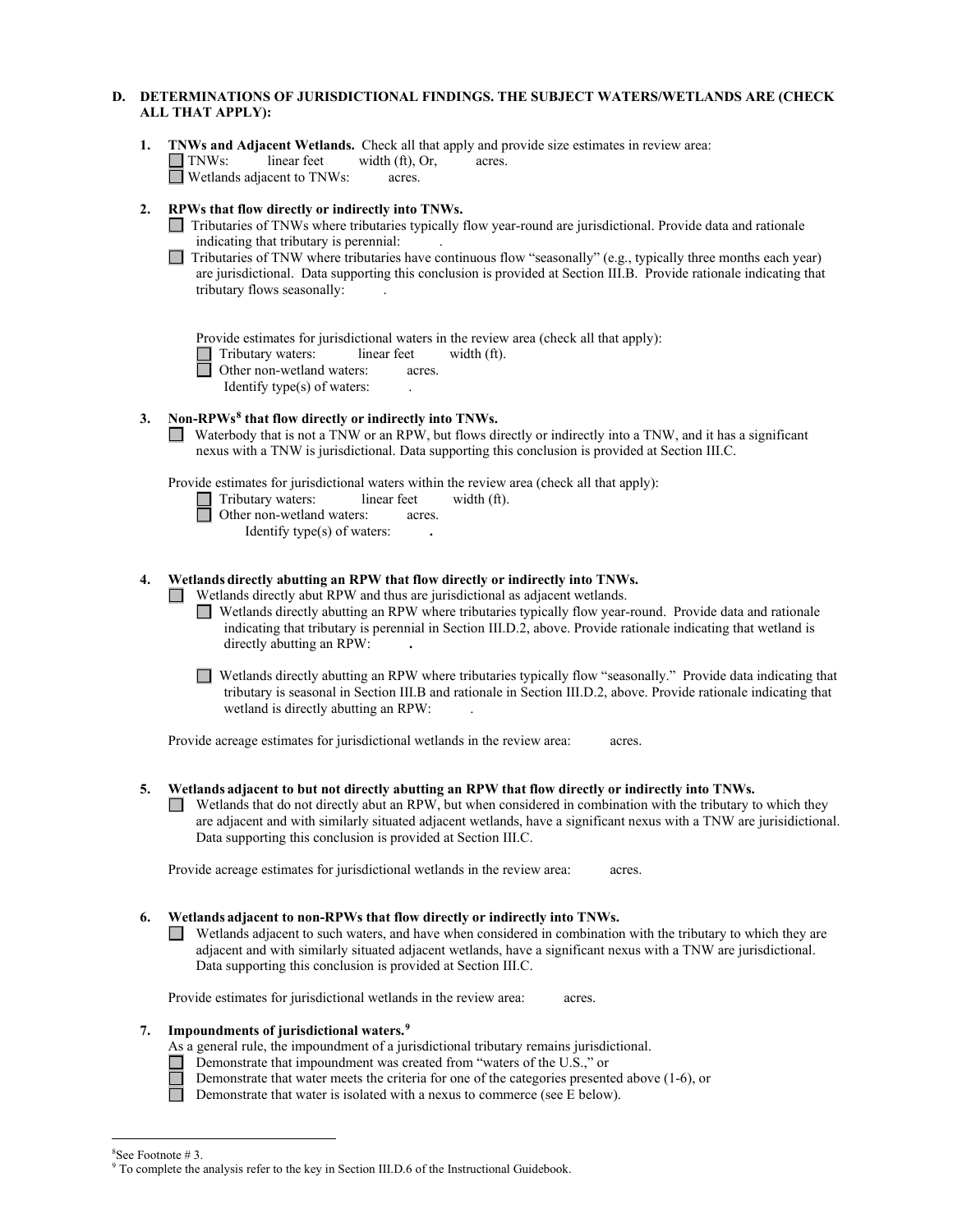| Е. | ISOLATED [INTERSTATE OR INTRA-STATE] WATERS, INCLUDING ISOLATED WETLANDS, THE USE,<br>DEGRADATION OR DESTRUCTION OF WHICH COULD AFFECT INTERSTATE COMMERCE,<br>INCLUDING ANY SUCH WATERS (CHECK ALL THAT APPLY):10<br>which are or could be used by interstate or foreign travelers for recreational or other purposes.<br>from which fish or shellfish are or could be taken and sold in interstate or foreign commerce.<br>which are or could be used for industrial purposes by industries in interstate commerce.<br>Interstate isolated waters. Explain:<br>Other factors. Explain:                                                                                                                                     |
|----|------------------------------------------------------------------------------------------------------------------------------------------------------------------------------------------------------------------------------------------------------------------------------------------------------------------------------------------------------------------------------------------------------------------------------------------------------------------------------------------------------------------------------------------------------------------------------------------------------------------------------------------------------------------------------------------------------------------------------|
|    | Identify water body and summarize rationale supporting determination:                                                                                                                                                                                                                                                                                                                                                                                                                                                                                                                                                                                                                                                        |
|    | Provide estimates for jurisdictional waters in the review area (check all that apply):<br>Tributary waters:<br>linear feet<br>width (ft).<br>Other non-wetland waters:<br>acres.<br>Identify type(s) of waters:<br>Wetlands:<br>acres.                                                                                                                                                                                                                                                                                                                                                                                                                                                                                       |
| F. | NON-JURISDICTIONAL WATERS, INCLUDING WETLANDS (CHECK ALL THAT APPLY):<br>If potential wetlands were assessed within the review area, these areas did not meet the criteria in the 1987 Corps of<br>Engineers Wetland Delineation Manual and/or appropriate Regional Supplements.<br>Review area included isolated waters with no substantial nexus to interstate (or foreign) commerce.<br>Prior to the Jan 2001 Supreme Court decision in "SWANCC," the review area would have been regulated based<br>$\perp$<br>solely on the "Migratory Bird Rule" (MBR).<br>Waters do not meet the "Significant Nexus" standard, where such a finding is required for jurisdiction. Explain:<br>Other: (explain, if not covered above): |
|    | Provide acreage estimates for non-jurisdictional waters in the review area, where the sole potential basis of jurisdiction is the<br>MBR factors (i.e., presence of migratory birds, presence of endangered species, use of water for irrigated agriculture), using<br>best professional judgment (check all that apply):<br>$\Box$ Non-wetland waters (i.e., rivers, streams):<br>linear feet<br>width (ft).<br>Lakes/ponds:<br>acres.<br>Other non-wetland waters:<br>acres. List type of aquatic resource:<br>Wetlands:<br>acres.                                                                                                                                                                                         |
|    | Provide acreage estimates for non-jurisdictional waters in the review area that do not meet the "Significant Nexus" standard,<br>where such a finding is required for jurisdiction (check all that apply):<br>Non-wetland waters (i.e., rivers, streams):<br>width (ft).<br>linear feet,<br>Lakes/ponds:<br>acres.<br>Other non-wetland waters:<br>acres. List type of aquatic resource:<br>Wetlands:<br>acres.                                                                                                                                                                                                                                                                                                              |
|    | <u>SECTION IV: DATA SOURCES.</u>                                                                                                                                                                                                                                                                                                                                                                                                                                                                                                                                                                                                                                                                                             |
|    | A. SUPPORTING DATA. Data reviewed for JD (check all that apply - checked items shall be included in case file and,<br>where checked and requested, appropriately reference sources below):<br>Maps, plans, plots or plat submitted by or on behalf of the applicant/consultant<br>⊠<br>⊠<br>Data sheets prepared/submitted by or on behalf of the applicant/consultant.<br>$\boxtimes$ Office concurs with data sheets/delineation report.<br>□ Office does not concur with data sheets/delineation report.<br>Data sheets prepared by the Corps:                                                                                                                                                                            |

- 
- Corps navigable waters' study: .
- U.S. Geological Survey Hydrologic Atlas: .
	- USGS NHD data.
	- USGS 8 and 12 digit HUC maps.
- U.S. Geological Survey map(s). Cite scale & quad name: Nashville West and Scottsboro 7.5 Minute Quadrangle..
- USDA Natural Resources Conservation Service Soil Survey. Citation: "Approved Jurisdictional Determination Request Package for the proposed Prologis Warehouse Facility, November 19, 2021, Figure 4"

 $\boxtimes$  National wetlands inventory map(s). Cite name: "Approved Jurisdictional Determination Request Package for the proposed Prologis Warehouse Facility, November 19, 2021, Figure 5"..

- $\Box$  State/Local wetland inventory map(s):
- $\Box$  FEMA/FIRM maps:

<span id="page-6-0"></span>**<sup>10</sup> Prior to asserting or declining CWA jurisdiction based solely on this category, Corps Districts will elevate the action to Corps and EPA HQ for review consistent with the process described in the Corps/EPA** *Memorandum Regarding CWA Act Jurisdiction Following Rapanos.*